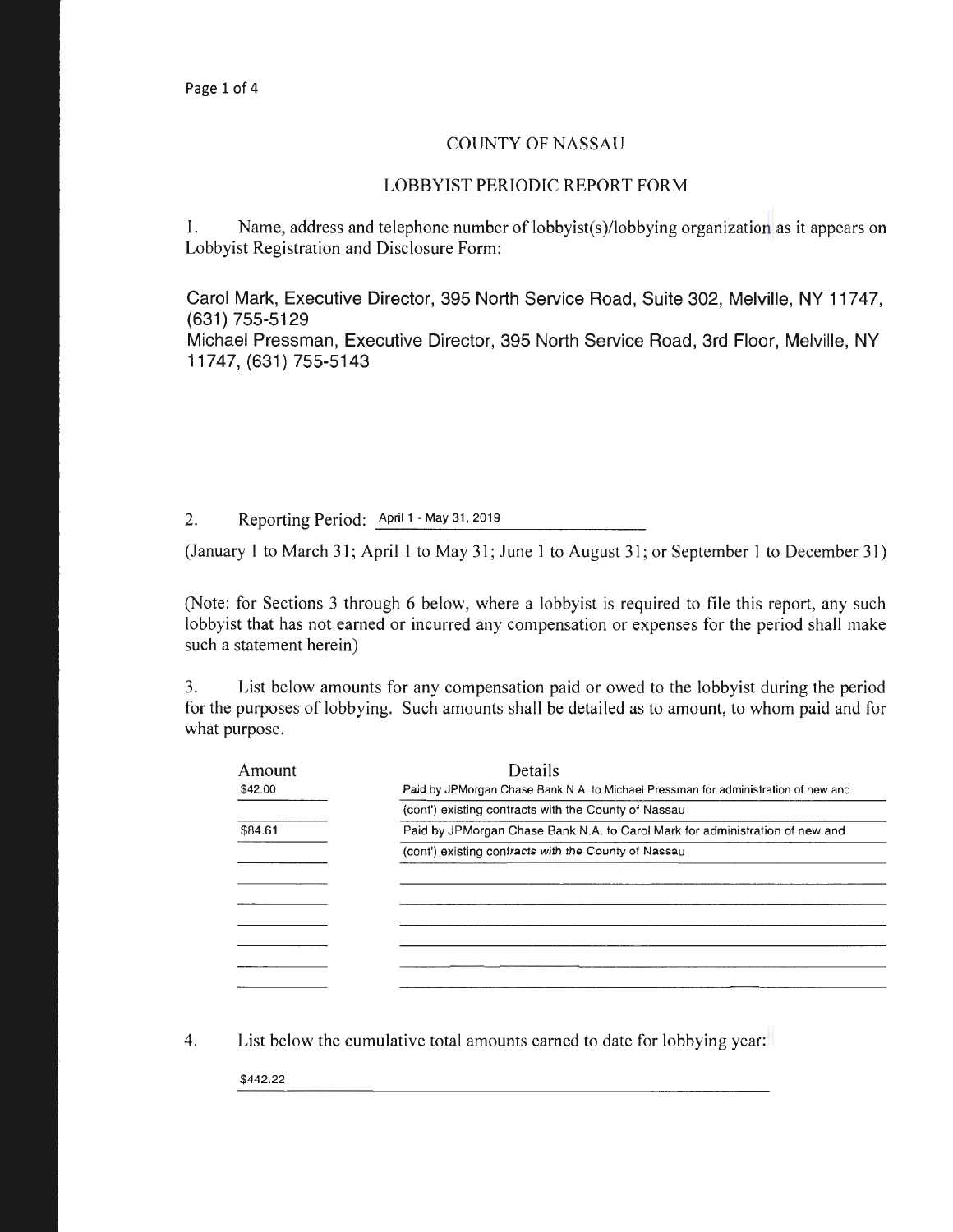Page 2 of 4

5. List below amounts for any expenses expended or incurred by the lobbyist during the period for the purposes of lobbying. Such amounts shall be detailed as to amount, to whom paid and for what purpose.

| Amount | Details |  |
|--------|---------|--|
| \$0.00 | N/A     |  |
|        |         |  |
|        |         |  |
|        |         |  |
|        |         |  |
|        |         |  |
|        |         |  |
|        |         |  |
|        |         |  |
|        |         |  |
|        |         |  |

6. List below the cumulative total amounts expended to date for lobbying year:

N/A

(In lieu of completing 7 through 10 below, you may attach a copy of your Lobbyist Registration and Disclosure Form, provided the information has not changed.)

7. List whether and where the lobbyist(s)/lobbying organization is registered as a lobbyist (e.g. Nassau County, New York State):

Carol Mark and Michael Pressman are registered New York State, Nassau County, and Suffolk County lobbyists.

8. Name, address and telephone number of client(s) by whom, or on whose behalf, the lobbyist is retained, employed or designated.

JPMorgan Chase Bank, N.A. 270 Park Avenue, NY1-K705 New York, NY 10017 (631) 755-5129 OR (212) 270-4182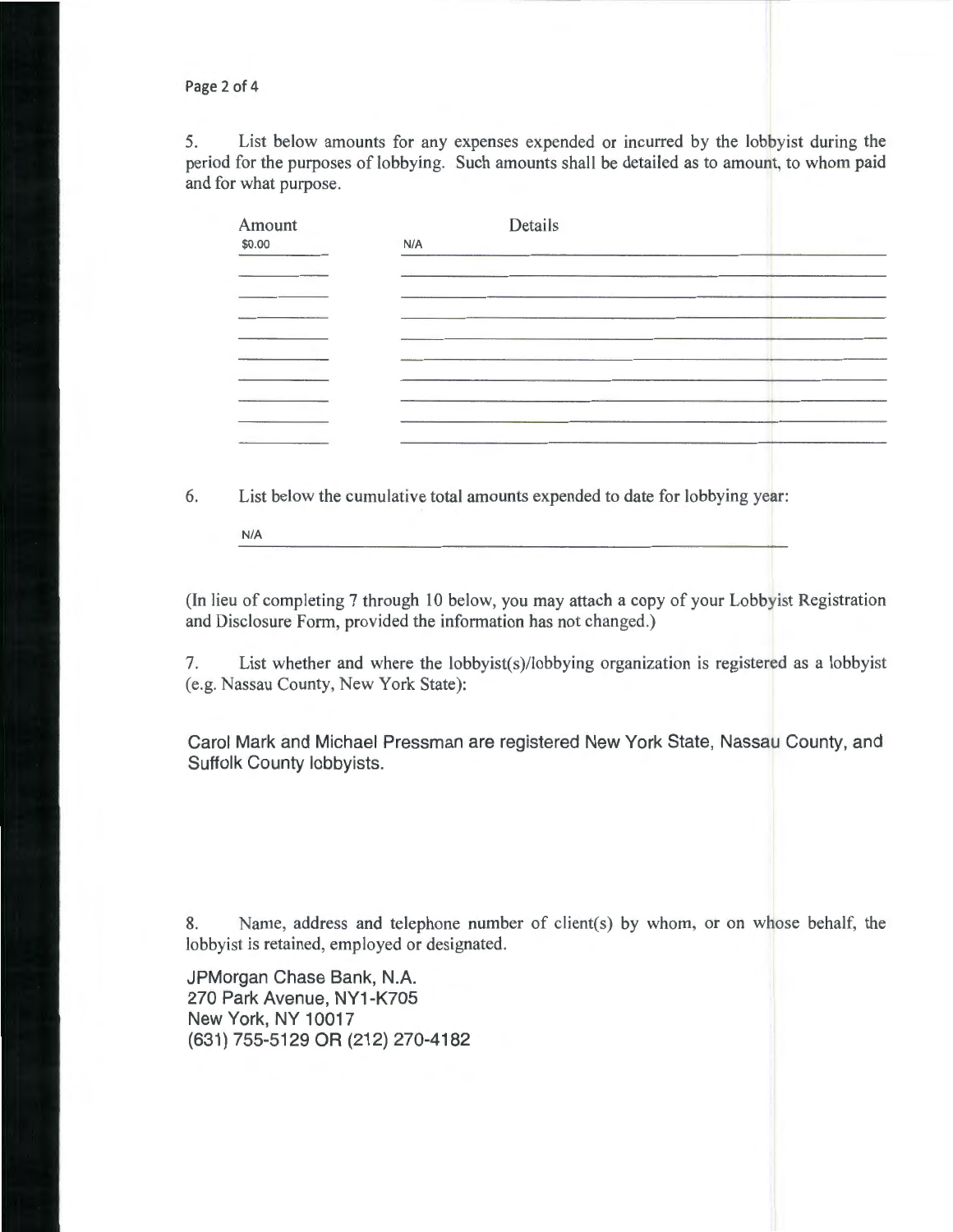Page 3 of 4

9. Describe lobbying activity conducted, or to be conducted, in Nassau County, and identify client(s) for each activity listed, during the Reporting Period.

Communication on behalf of JPMorgan Chase Bank N.A. by Carol Mark and Michael pressman for the administration of new and existing contracts with Nassau County.

10. The name of persons, organizations or governmental entities before whom the lobbyist has lobbied during the period.

Deputy County Treasurer Rolando Fernando; IT Technician Anthony Paganini; County Treasurer Beaumont Jefferson.